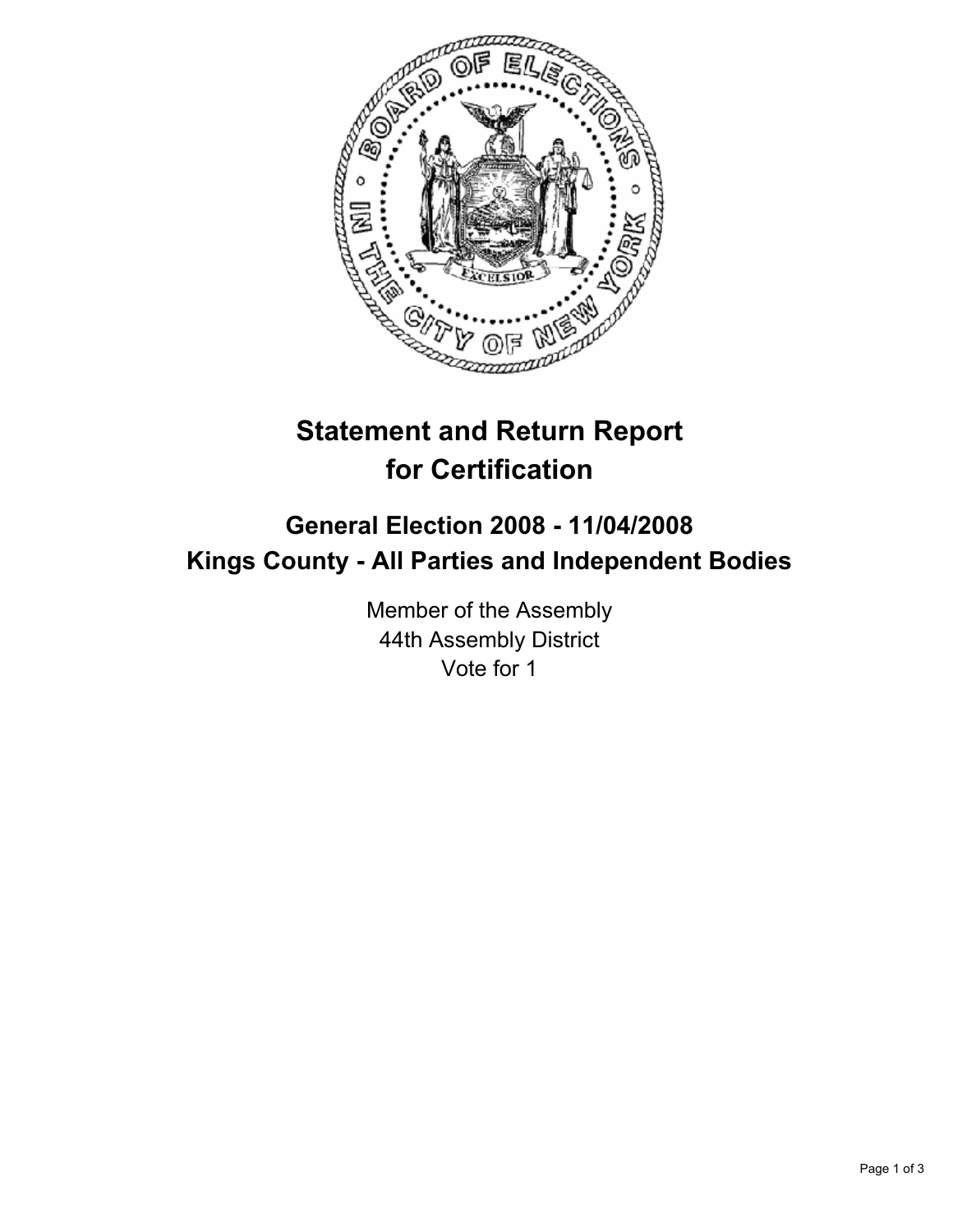

## **Assembly District 44**

| <b>PUBLIC COUNTER</b>                   | 37,128 |
|-----------------------------------------|--------|
| <b>EMERGENCY</b>                        | 656    |
| ABSENTEE/MILITARY                       | 1,301  |
| <b>AFFIDAVIT</b>                        | 1,379  |
| <b>Total Ballots</b>                    | 40,891 |
| JAMES F BRENNAN (DEMOCRATIC)            | 23,711 |
| YVETTE VELAZQUEZ BENNETT (REPUBLICAN)   | 4,377  |
| YVETTE VELAZQUEZ BENNETT (CONSERVATIVE) | 542    |
| JAMES F BRENNAN (WORKING FAMILIES)      | 2,779  |
| LIHUNG LIN (WRITE-IN)                   |        |
| TED BUENZ (WRITE-IN)                    |        |
| <b>Total Votes</b>                      | 31,411 |
| Unrecorded                              | 9.480  |